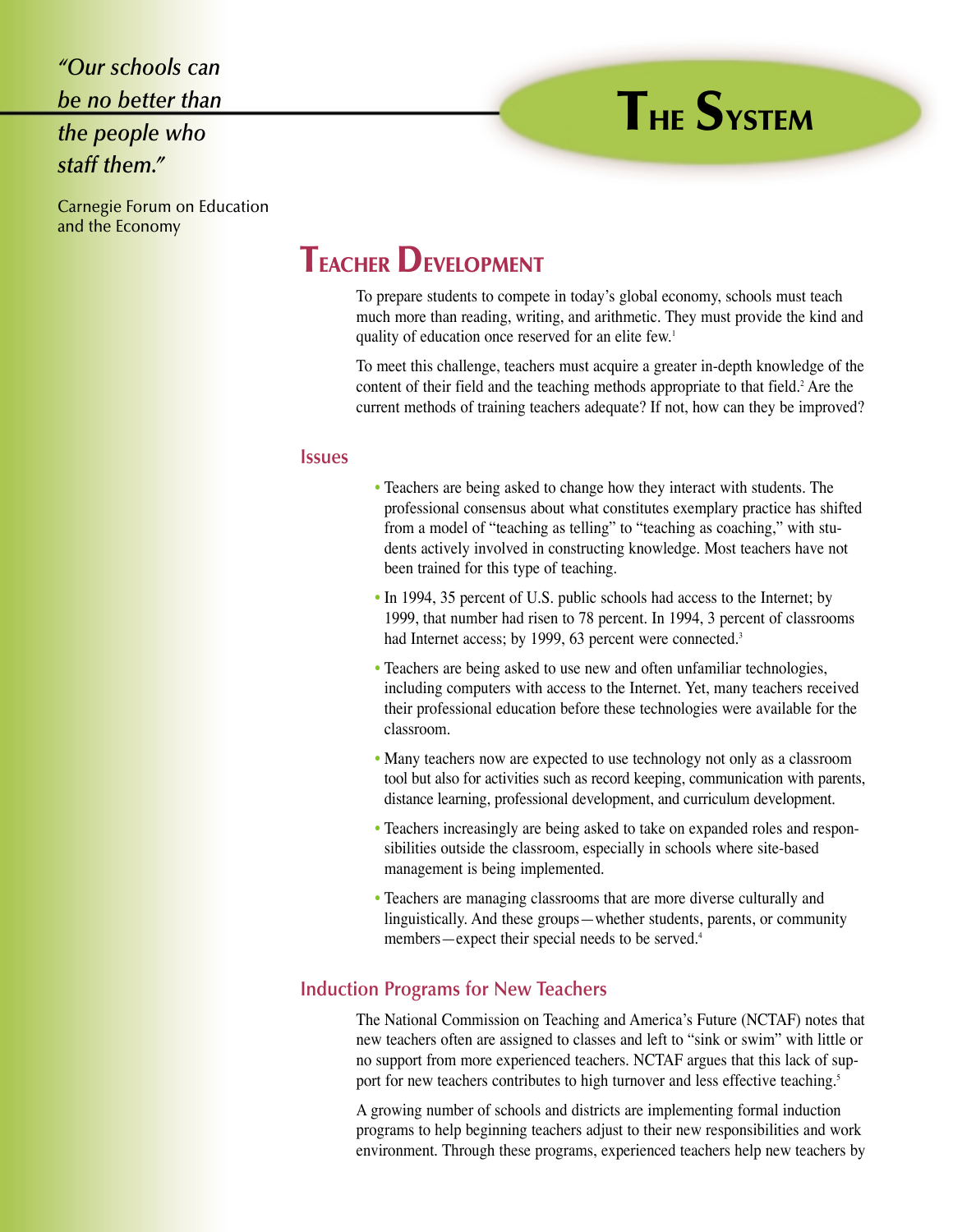providing guidance on pedagogical challenges and chores, ethical dilemmas, student assessment, and classroom management, and by familiarizing new teachers with school programs, policies, and resources.<sup>6</sup>

### **Professional Development**

Professional development once was thought of as a particular kind of activity such as a workshop or course. More recent conceptions include a wider range of activities that emphasize ongoing rather than one-time events and that focus on teachers' own practice rather than on someone else's pedagogical formula. Thus, activities such as joint work (where teachers share responsibilities that require teacher cooperation and interdependence), teacher networks, collaboration between schools and colleges, professional development schools, and participation in the assessment process leading to National Board certification now are viewed as professional development activities.

Critics of half-day workshops and other traditional types of professional development claim that they fail in both content and duration to address new concepts of teaching and learning and, thus, do not modify teachers' practices in any meaningful way. Effective programs, on the other hand, share many characteristics.

Effective professional development programs:<sup>7</sup>

- Address content areas central to teachers' needs.
- Are of sufficient duration to allow time for teachers to absorb new ideas and test them in their classrooms, get feedback from others about how they are managing, and then practice some more.
- Are problem-oriented and focus on inquiry and reflection—in and about classroom work and subject matter competence.
- Are collaborative.
- Provide sources of new ideas.
- Are coherent, intensive, and ongoing.
- Connect directly to broad goals for student learning and school improvement.

States historically have not played a lead role in shaping professional development except for their influence on the initial preparation of teachers through their regulation of teacher education programs. Now, however, many states are taking a more active role and trying to influence the focus, scope, and quality of professional development as well as its quantity.<sup>8</sup> Corcoran has identified the steps some states are taking to improve teacher professional development.<sup>9</sup> These include:

- Finding out how much is being spent for professional development and how it is being spent
- Conducting policy reviews to determine the impact of state policies on local decision making
- Developing guidelines, standards, and incentives for districts and schools
- Reexamining how time for professional development is being used

In addition, the National Board for Professional Teaching Standards (NBPTS) is working with teachers and teacher organizations to establish standards for advanced practice and a rigorous assessment and certification process. Ohio has been at the forefront of states encouraging national teacher certification.